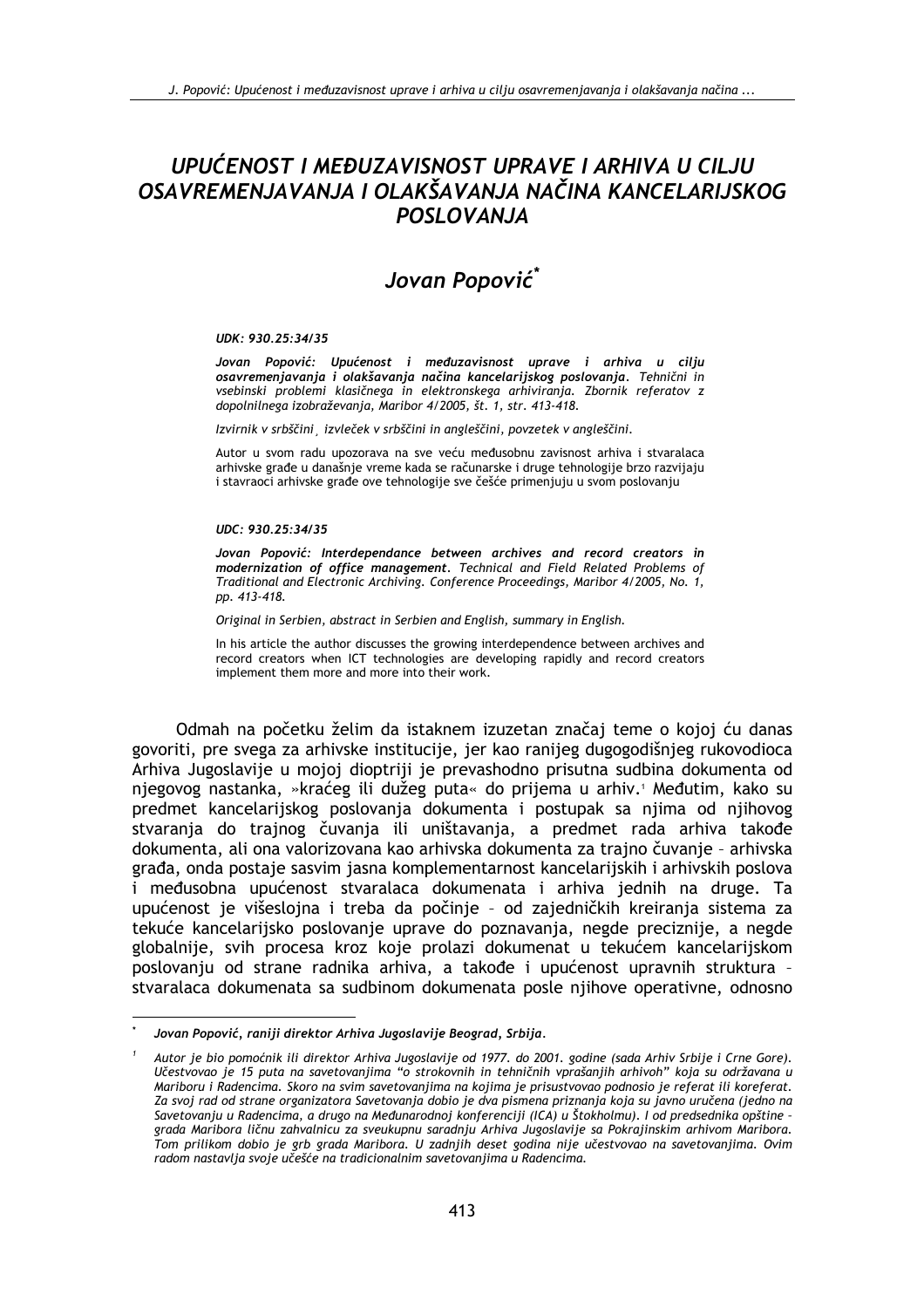upotrebne funkcije. U toj izuzetnoj širini naših obostranih obaveza prema dokumentima, složena je uloga arhiva u odnosu na zaštitu dokumenata dok su ona van arhiva i kreću se u sferama kancelarijskog poslovanja uprave. Zato mislim da je veoma bitno odrediti mesto i ulogu arhiva u ovim procesima kao i stvaralaca dokumenata u obavezama prema njima, i pravilno usmeriti i obezbediti složeni rast naših zajedničkih obaveza i pozitivno opteretiti svest i osećanja odgovornosti prema ovim poslovima, kako radnika koji rade na kancelarijskim poslovima u organima uprave i radnika arhiva, tako i značajnih faktora u upravi u celini.

Aktuelnost tema ovog seminara prisutna je već decenijama u arhivskim krugovima. Naime, gomile nesređene građe koja je preuzimana ili se i dalje preuzima u arhive, ne ulazeći ovom prilikom u razloge koje su arhive često primoravali da preuzimaju u svoje depoe nesređenu i neodabranu arhivsku građu, uticali su na to da arhivski radnici vrlo brzo shvate da se permanentno suočavaju sa posledicama a ne sa uzrocima ovih pojava. Sređivajući arhivsku građu i pripremajući je za arhivističku obradu, arhivisti su se suočili sa nizom složenih problema, iz sfere procesa kancelarijskog poslovanja, gde svakako centralno mesto pripada sistemu arhiviranja akata i predmeta kod njihovih stvaralaca.

Dugo vremena u upravnim strukturama nije se shvatalo da kancelarijsko poslovanje predstavlja »nervni sistem« organa uprave; da je ono u punom smislu uslov za efikasno i uredno poslovanje uprave; da je ono ključ u radu svih organa i veoma bogata riznica njihovih saznanja, prakse i iskustava koja se moraju svakodnevno koristiti i izučavati; da bez dobro organizovanog i dobro vođenog kancelarijskog poslovanja nijedan stručan radnik u organima uprave ne bi bio u mogućnosti da planira, obrazlaže, koordinira i kontroliše stručne radnje prilikom obrade pojedinih predmeta; da stanje i sistemi koji se primenjuju u kancelarijskom poslovanju organa uprave svedoče o stepenu organizovanosti i sistematičnosti u radu tih organa i stepenu kulture odnosa prema dokumentu a takođe i savremenosti u njihovom ukupnom poslovanju.

Sve ovo navedeno, verbalno je postalo i opšte mesto oko koga su se uvek saglašavali arhivisti i stvaraoci arhivske građe kada je to bilo predmet rasprave. Zajednička saradnja arhiva i uprave u oblasti kancelarijskog poslovanja ipak je otpočela i ako sa opasnim zakašnjenjem. Rad arhivista na arhivskoj građi polazi od sistema kancelariiskog poslovania koji su primenijvani u nastanku dokumenata kod njihovih stvaralaca. Pogrešno je insistirati da je najbitnije, iz domena kancelarijskog poslovanja, samo postupak odlaganja, odnosno sistem arhiviranja predmeta i akata. Za konačno odlaganje spisa, pre predaje arhivima, svakako da je sistem odlaganja veoma bitan posebno ako je on konsekventno primenjivan u okviru upravnog organa. Međutim, za arhivske radnike koji pripremaju arhivsku građu za korišćenje, bez obzira da li je u pitanju korišćenje za nauku, privatne potrebe u cilju dokazivanja nekog prava fizičkog lica i sl, svaki postupak u kancelarijskom poslovanju, ako se ne poštuju i primenjuju propisi iz te oblasti, ili ako oni nisu adekvatno propisani otežavaju rad sa arhivskom građom a i njene korisnike često mogu da dovedu u ozbiljne dileme. Ja ću spomenuti samo neke primere, ne da bih podsetio arhiviste na njih nego pre svega predstavnike uprave, koji često, hoću da verujem, ne iz neznanja nego iz opterećenoasti sa masom dokumenata koje rešavaju u svakodnevnom radu, najčešće i ne stignu da obrate pažnju na bitne elemente koje mora imati jedan akt ili predmet da bi on predstavljao autentični - originalni i prvorazredni istorijski izvor.

To su pre svega: obavezni delovi svakog akta koju mu obezbeđuju karakter službenog spisa (originala) a koji se obezbeđuju tokom samog nastanka akta ili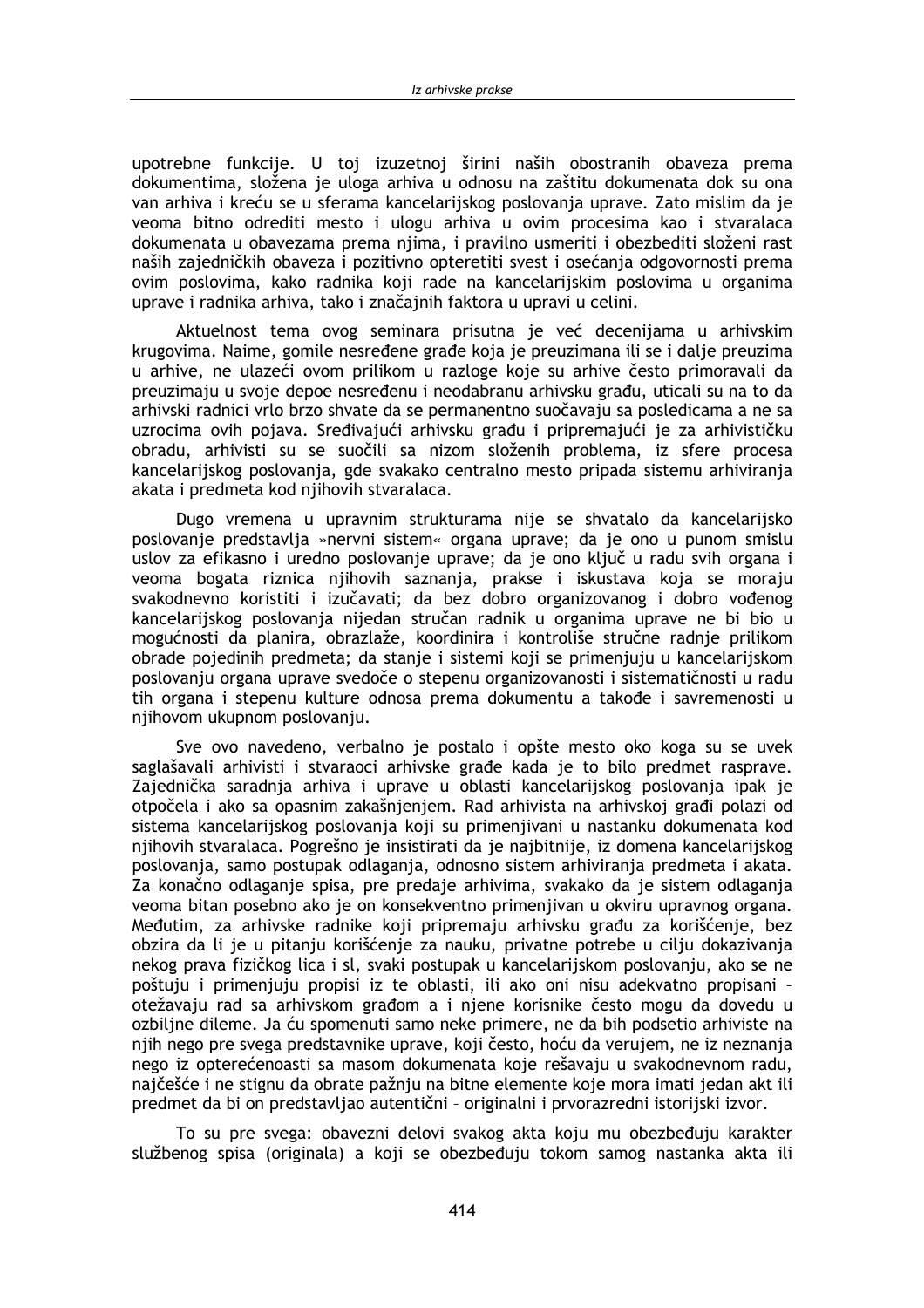niegovim prijemom (zavisno od toga da li je u pitanju sopstveni akt ili se radi o primlienom aktu); objedinjavanje priloga koji čine jedan predmet, njihovo fizičko spajanje i obeležavanje; evidentiranje kroz knjige evidencija svih onih podataka koje predviđaju propisi iz kancelarijskog poslovanja a koji kasnije arhivistima služe kao putokazi za formiranje predmeta, ako su oni razbijeni, ocenjivanju da li su predmeti kompletno sačuvani; da li se radi o originalima ili kopijama i sl, i naravno na kraju po kom sistemu su svi akti i predmeti arhivirani.

Ovih nekoliko navedenih primera ukazali su arhivistima na to - gde su uzroci a koje su posledice, odnosno u kojoj meri je međuzavisnost i neophodnost saradnje stvaralaca dokumenata i arhiva i kod kreiranja i kod sprovođenja propisa u oblasti kancelarijskog poslovanja.<sup>2</sup> Naravno da je to razumevanje i saradnja rezultiralo uključivanjem arhivske službe ne samo kroz nadzor nad delom sprovođenja kancelarijskog poslovanja koji se odnosi na poštovanje sistema arhiviranja, na odabiranje arhivske građe iz registraturskog materijala i na, posle isteka zakonskih rokova, preuzimanje arhivske građe u sređenom stanju, što je u domenu nadzora arhivskih institucija, nego i na zajednički rad na propisima o kancelarijskom poslovanju u celini.

Napred izložene konstatacije i napomene, samo su jedan deo problema i pitanja koja upućuju na međusobnu saradnju stvaralaca dokumenata u upravi i arhiva, kada se radi o kancelarijskom poslovanju i njegovoj ulozi kako u tekućem radu organa uprave tako i u radu arhiva sa arhivskom građom u cilju njene pripreme za korišćenje i informisanje o njoj, u najširem smislu reči.

Ono što inicira, a što je već duže vreme postao imperativ za efikasan rad uprave, to je neophodnost reforme kancelarijskog poslovanja i starih registraturskih sistema koji nameću nova i savremena tehnološka dostignuća. Rad organa uprave, u savremenim uslovima, mora počivati na primeni savremenih informatičkih tehnologija koje omogućavaju brzu komunikaciju između samih organa uprave ali i potrebu zadovoliavania sve broiniiih zahteva javnosti za informacijama koje se postavljaju za njima. Novi oblici dokumenata, koji su rezultat mašinskočitljivih, magnetnih, i drugih medija, sve se masovnije stvaraju i na scenu stupa ponovo sintagma »kancelarija bez papira«, koju neuki i neupućeni smatraju vrhuncem savremenog kancelarijskog poslovanja i ako svi pokazatelji, i u svetu i kod nas, upravo iznose frapantne podatke o sve većoj masovnosti papira i pored uvođenia savremenih tehnologija u poslovanju. No, to je druga tema i na njoj se ne bih zadržavao. Doskoro mnoge tribine koje su se održavale kod nas i u svetu pod nazivom »upravljanje dokumentima u informacionim sistemima« zaobilazile su arhive. Savremena generacija koja je uglavnom nosilac savremenih tehnologija, smatra da je dokumenat prevashodno roba a informacije koje pružaju dokumenta predstavljaju jednu od glavnih snaga u oblikovanju društva, ili kako se često čuje - onaj ko upravlja informacijama upravlja i svetom. Da bi se raspolagalo sa što većim brojem informacija iz dokumenata, uz smanjene troškove manipulacije sa njima, formiraju se banke podataka sa povećanim kapacitetom čuvanja informacija do džinovskih razmera. Eksplozija elektronskih dokumenata koji kao nosioci podataka su u stanju da memorišu i pored informacije i sluku i zvuk, postali su neodoljivo privlačni u savremenom svetu, jer dijalog sa mašinom je krajnje jednostavan. Na taj način dokumenat se javlja kao dematerijalizovan predmet,

Zavisnost može biti i u tome da li će nadležni organi uprave, svakako uz pomoć arhiva, hteti ili imati razumevanja da pripreme radne verzije propisa, a kasnije donesu ta podzakonska akta koja će na najbolji i najsavremeniji način regulisati oblast kancelarijskog poslovanja. Time se ne usložava već olakšava ovaj svakodnevni posao kako za upravne organe tako i za arhive.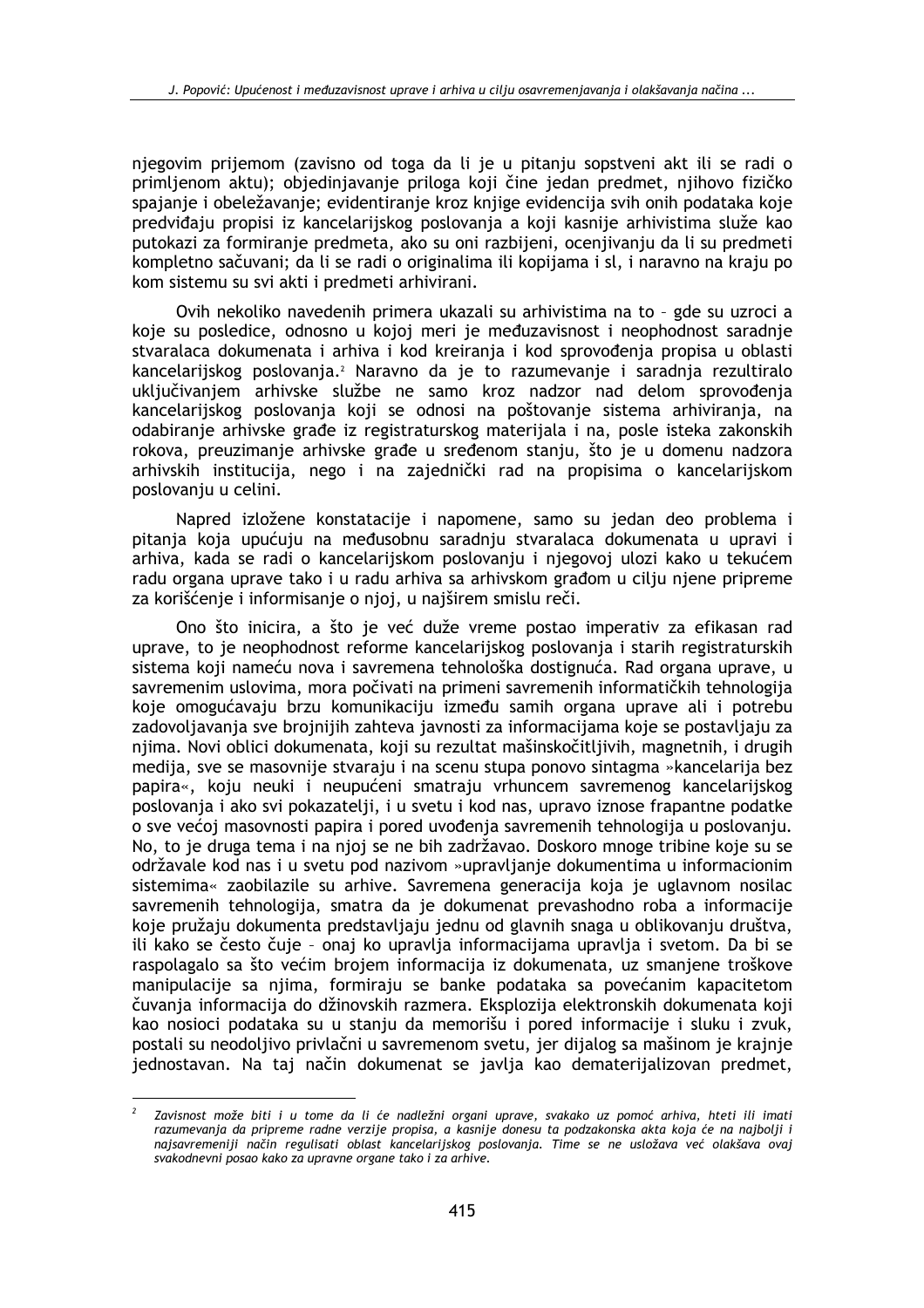iskorišćen za potrebe određenog trenutka ili nekog problema, gubi svoje izvormo mesto kod koga je nastao (jer banke podataka najčešće to ne registruju), postaje suvišan i najčešće je osuđen na uništenje. To je i razlog i bojazan, da će se sve češće čuti ona stara mudrost »ništa što znamo nije sigurno«.

Sa ovim, zapravo, želim da kažem sledeće: osavremenjavanje kancelarijskog poslovanja je neophodno; praćenje nastanka novih dokumenata takođe; upoznavanje i uvođenje savremenih informacionih tehnologija i sl. - mora da bude u sferi interesovanja svakog arhiva jer mu je cilj da obezbedi dugoročnu zaštitu arhivske građe. Da bi se taj cilj ostvario saradnja arhiva i uprave je neophodna, njihovi interesi se preklapaju, posebno kada su u pitanju sređivanje i obrada dokumenata i informisanie.

Što se tiče konkretnih iskustava u Saveznoj Republici Jugoslaviji, a sada u državnoj zajednici Srbija i Crna Gora, na terenu kancelarijskog poslovanja, njegovog usavršavanja, prilagođavanju savremenim potrebama društva i obavezama prema istoriji, odnosno arhivima, situacija je sledeća:<sup>3</sup>

- Republika Srbija je, još 1969. godine, svoje propise iz kancelarijskog poslovanja za upravu radila u saradnji sa arhivskom službom Srbije i, primenjujući decimalnu klasifikaciju, ceo sistem rada sa aktima bazirala na klasifikaciji predmeta po materiji, učinivši tako ceo sistem imunim za bilo kakve organizacione, makro i mikro, promene u upravi. Sada je taj sistem u svim segmentima kompjuterizovan, od prijema i evidentiranja do informisanja. Kancelarijsko poslovanje je u cilju racionalizacije objedinjeno za sve republičke organe uprave i druge državne organe, u svim fazama postupanja sa dokumentima. Arhivska građa, u celom tom sistemu, dobila je poseban tretman i sigurnu zaštitu jer je, po sistemu klasifikacije akata po materiji, utvrđeno koja dokumenta predstavljaju arhivsku građu i treba da se tajno čuvaju i predaju nadležnom arhivu, što je takođe utvrđeno posebnim propisom. Nadzor nad sprovođeniem tog kodifikovanog sistema propisa na kojima se zasniva kancelarijsko poslovanje, sprovode, pored odgovarajućih organa uprave i nadležni arhivi.
- Republika Crna Gora je na sličan način kao Republika Srbija regulisala kancelarijsko poslovanje za organe uprave i odgovarajuće mesto u tom sistemu dobila je arhivska služba. U ovoj republici navedeni sistem uveden je 1992. godine, uhodava se i očekuju se zadovoljavajući rezultati s obzirom na postojeća iskustva iz Republike Srbije.
- Kancelarijsko poslovanje saveznih organa uprave i saveznih organizacija otpočelo je tehničko-tehnološku modernizaciju ovog poslovanja primenom savremenih informatičkih tehnologija još 1989. godine, kada je doneta Uredba o kancelarijskom poslovanju saveznih organa uprave i saveznih organizacija. Projekat modernizacije rada saveznih organa uprave i saveznih organizacija primenom savremene informatičke tehnologije, utvrđen je kao dugoročni zadatak za njegovo usavršavanje u oblasti organizacije i metoda rada saveznih organa uprave. Cilj projekta je da primenom automatske obrade podataka racionalnije i efikasnije prati kako rad saveznih organa tako i njihovo kancelarijsko poslovanje. Projekat je jedinstven za sve savezne organe uprave,

Pun doprinos uređivanju kancelarijskog poslovanja kako na nivou SRJ (sada državna zajednica Srbija i Crna Gora) tako i na nivou Republike Srbije ispred arhivske službe dala je poznati i priznati poznavalac ove materije i na teritoriji bivše SFRJ arhivista gospođa Olga Giler.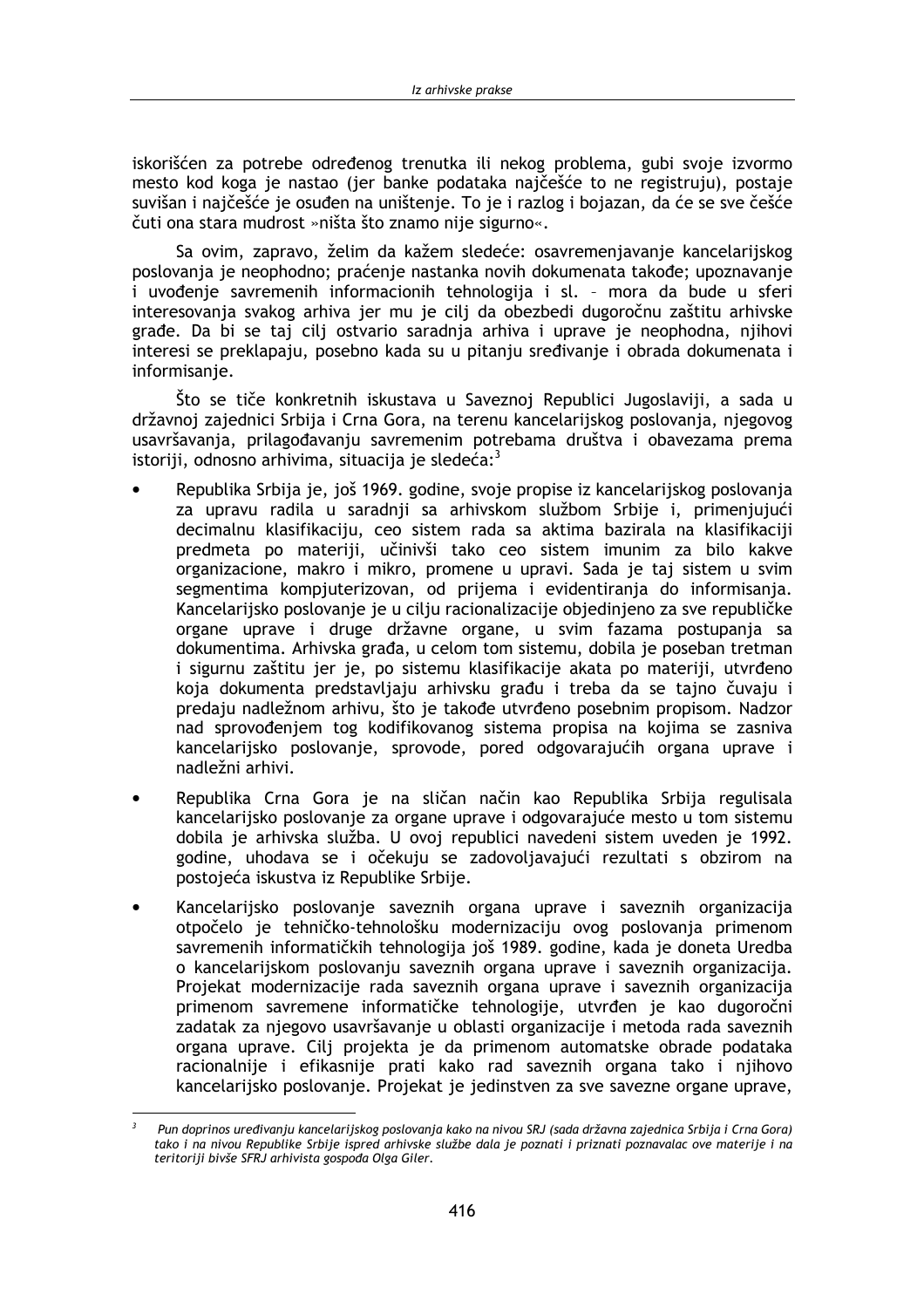s obzirom da se svi operativni poslovi iz domena rada saveznih organa uprave obavljaju na isti ili sličan način bez obzira na nadležnost i delokrug rada. To pruža mogućnost standardnih projekata, njihove automatizacije i primenu u skoro svim saveznim organima uprave.

Savezni zavod za informatiku obavlja operativne poslove na realizaciji Projekta. urađen je model automatske obrade kancelarijskog poslovanja i on se od 1989. godine primenjuje kod velikog broja saveznih organa. Generalni sekretarijat Savezne vlade, sada Generalni sekretarijat Saveta ministara Srbije i Crne Gore) od 1974. godine, prvo ručno a potom primenom automatske obrade i jedinstvene klasifikacije akata po materiji vodi kancelarijsko poslovanje. Od 1989. godine pa nadalje u većini saveznih organa u kancelarijskom poslovanju uvedena je automatska obrada i organi su i stručno i tehnički osposobljeni da putem računara vode kompletno kancelarijsko poslovanje.

Ovde moramo ponovo istaći da prvo mi arhivisti moramo uvek imati na umu da na propise o kancelarijskom poslovanju i propise o arhivskoj građi trebamo gledati kao na komplementarne i međusobno uslovljavajuće, na celinu koja predstavlja pravni sistem u širem smislu zaštite arhivske građe i registraturskog materijala. Samo tako shvaćeni pravni propisi iz ove oblasti i njihovo dosledno primenjivanje u operativnom radu omogućavaju uspešno izvršavanje zadataka, koji ima za cilj da sadašnjim i budućim generacijama sačuva relevantne istorijske izvore, izvore trajne naučne vrednosti.

Novi propis o kancelarijskom poslovanju, čija je izrada u toku, propisaće obaveznu primenu automatske obrade uz jedinstvenu klasifikaciju predmeta po materiji, čime će se obezbediti unificirani postupak za evidentiranje akata i predmeta, jedinstveni princip za arhiviranje i čuvanje predmeta, odnosno obradu arhivske građe - i time bi se uspostavio jedinstven režim u kancelarijskom poslovanju ne samo među saveznim organima uprave nego i između republika članica državne zajednice Srbija i Crna Gora. Nosioci izrade novog propisa o kancelarijskom poslovanju su tada određeni: Savezno ministarstvo pravde i Arhiv Jugoslavije, uz učešće i ostalih saveznih organa uprave.

Moram istaći da se Radna grupa, koja je angažovana na izradi navedenog propisa, sukobljava sa nizom i stručnih i tehničkih problema.<sup>4</sup> Posebno su ti problemi izraženi u nastojanju da se napravi takav sistem arhiviranja predmeta i obrade arhivske građe koji bi preuzimanjem arhivske građe u Arhiv Jugoslavije odmah učinio arhivsku građu pristupačnom za korišćenje. Ono što smatram veoma bitnim da ovde

Ovaj referat je bio koncipiran za jedno od republičkih savetovanja od pre tri godine, ali kako autor nije prisustvovao na tom skupu to referat nije podnet pa samim tim ni objavljen. Svakako, autor je završio ceo rad, a neke stavove - pasuse izmenio shodno izmenama koje su za ove dve godine nastale. No, i da tekst nije dirao mogao je ostati u celini, jer propisi uglavnom nisu ni menjani.

Da bi se zakonodavno sasvim regulisala zaštita i korišćenje arhivske građe i način kancelarijskog poslovanja i potpuno uskladila arhivska normativna delatnost sa evropskim zakonodavstvom potrebno je osim već Ustavne povelje državne zajednice Srbija i Crna Gora i Zakona za sprovođenje Ustavne povelje državne zajednice Srbija i Crna Gora ("Službeni list SCG", br. 1/2003 od 1.4.2003. godine) doneti - usaglasiti najveće pravne akte, tj. ustave država članica: Republike Srbije i Republike Crne Gore. One već na tome intenzivno rade.

Do tada i donošenja novih zakonskih i podzakonskih akata u arhivskoj delatnosti primenju se i primenjivaće se važeći arhivski propisi (jer drugih i nema), koji su uglavnom standardni i zadovoljavajući.

Novo arhivsko zakonodavstvo u državnoj zajednici Srbija i Crna Gora koje je u pripremi moraće kroz konsultovanje međunarodnih propisa i iskustava drugih država koje su daleko odmakle u osavremenjavanju arhivske delatnosti (SAD, Švedska, Francuska, Nemačka, Slovenija i dr.) da u njima pronađu i izaberu ono što im najviše odgovara i pretoče ga u naše zakonske propise.